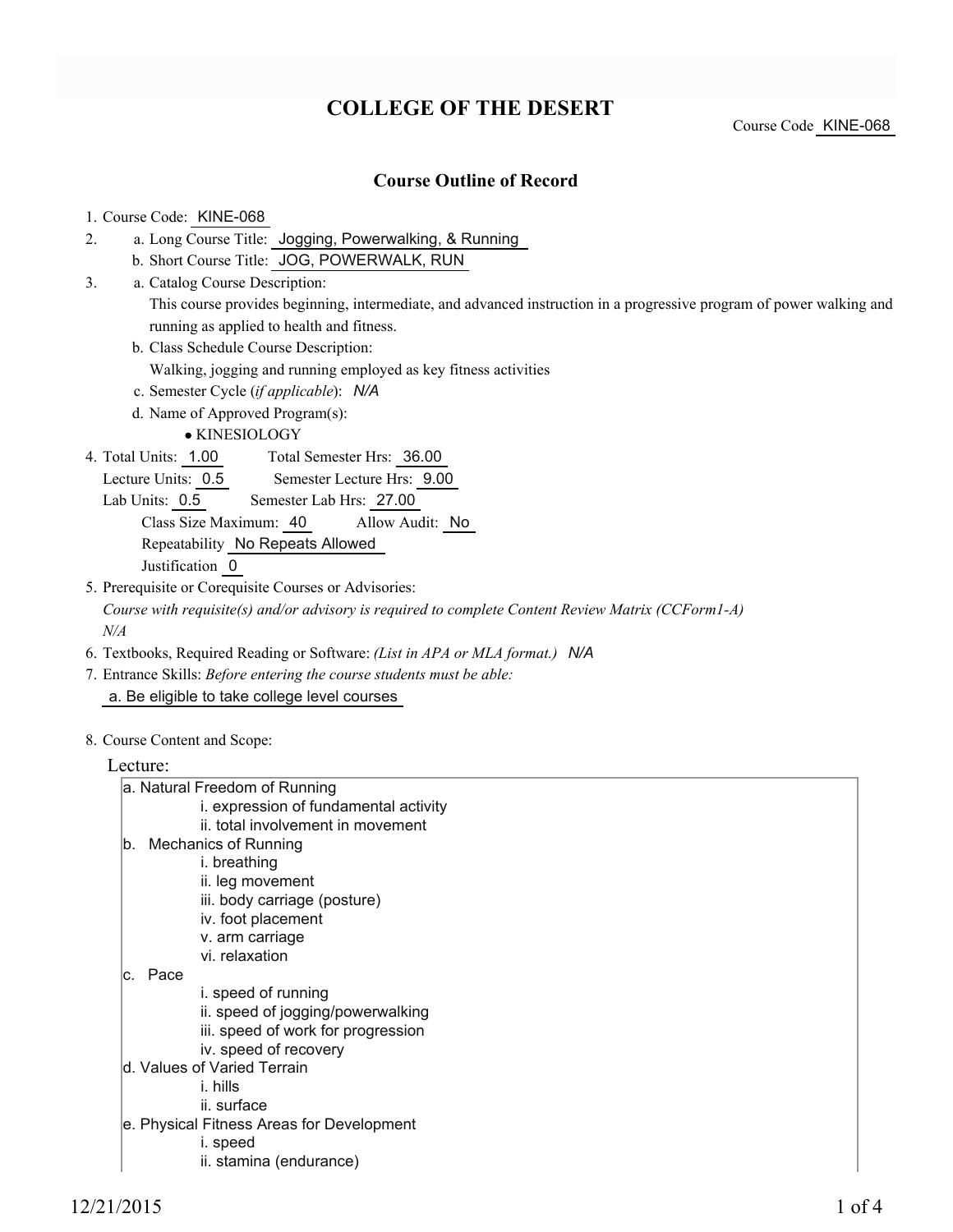## KINE 068-Jogging, Powerwalking, & Running

 a) muscular b) cardiovascular iii. strength iv. coordination

Lab: *(if the "Lab Hours" is greater than zero this is required)*

- a. Principles of Safety
- b. Cardiorespiratory fitness and program design to running and powerwalking programs
- c. Interval training
- d. Trail running and hill running
- e. Goal setting
- f. Muscular endurance exercises
- g. Core exercises to help with running and fitness
- 9. Course Student Learning Outcomes:

1. Perform, with an increasing degree of proficiency, elementary fitness activities that demonstrate measurable improvements in coordination, aerobic capacity, muscular strength and overall flexibility.

- 2. Demonstrate an understanding of the relationship between fitness, nutrition and weight management.
- 3. Identify those health habits associated with optimum wellness and physical well-being.

10. Course Objectives: Upon completion of this course, students will be able to:

- a. Perform flexibility and warm up exercises.
- b. Demonstrate an understanding of the principles and benefits of cardiovascular fitness.
- c. Demonstrate knowledge of proper nutrition.
- d. Demonstrate proper running/walking mechanics.
- e. Read resting, active, and recovery heart rates.
- f. Demonstrate an understanding of safety and injury prevention.
- g. Establish a personal exercise program.
- h. Demonstrate improved cardiovascular endurance and total fitness level.
- i. Establish short term and long term goal setting in a personalized fitness journal.
- Methods of Instruction: *(Integration: Elements should validate parallel course outline elements)* 11.
	- a. Activity
	- b. Collaborative/Team
	- c. Demonstration, Repetition/Practice
	- d. Discussion
	- e. Individualized Study
	- f. Laboratory
	- g. Lecture
	- h. Participation

Other Methods:

a. Guest speakers. b. Student reports. c. Audio/visual presentations.

12. Assignments: (List samples of specific activities/assignments students are expected to complete both in and outside of class.) In Class Hours: 36.00

Outside Class Hours: 18.00

a. In-class Assignments

- a. Skill practice
- b. Individual goal setting
- c. Development of a personal exercise program
- d. Nutritional analysis
- b. Out-of-class Assignments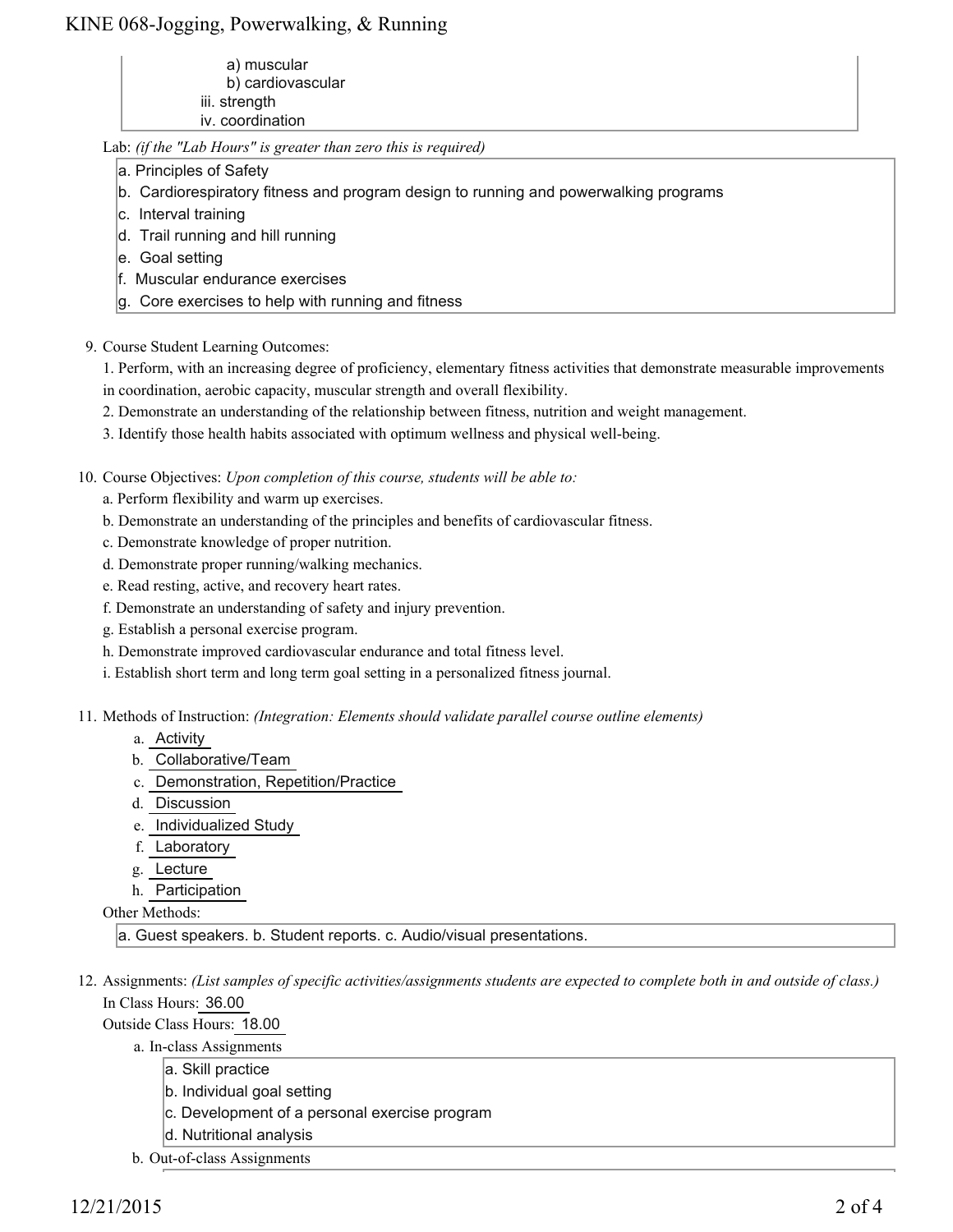## KINE 068-Jogging, Powerwalking, & Running

- a. Reading assignments.
- b. Individual goal setting
- c. Development of a personal exercise program
- d. Nutritional analysis
- 13. Methods of Evaluating Student Progress: The student will demonstrate proficiency by:
	- Critiques
	- Self-paced testing
	- Laboratory projects
	- Field/physical activity observations
	- Presentations/student demonstration observations Skill demonstration.
	- Group activity participation/observation
	- True/false/multiple choice examinations
	- Multiple choice exams.
	- Student participation/contribution
	- Student preparation
- 14. Methods of Evaluating: Additional Assesment Information:
- 15. Need/Purpose/Rationale -- All courses must meet one or more CCC missions.

PO-GE C5 – Personal Growth and Development

Exhibit habits of intellectual exploration, personal responsibility, and well being.

- IO Personal and Professional Development Demonstrate an understanding of ethical issues to make sound judgments and decisions.
- 16. Comparable Transfer Course

| <b>University System</b>                                                                                                                                                                                                                                                                                | Campus             | <b>Course Number</b>                                                                                                     | <b>Course Title</b>  | <b>Catalog Year</b> |  |
|---------------------------------------------------------------------------------------------------------------------------------------------------------------------------------------------------------------------------------------------------------------------------------------------------------|--------------------|--------------------------------------------------------------------------------------------------------------------------|----------------------|---------------------|--|
| 17. Special Materials and/or Equipment Required of Students:                                                                                                                                                                                                                                            |                    |                                                                                                                          |                      |                     |  |
| <sup>18.</sup> Materials Fees:                                                                                                                                                                                                                                                                          | Required Material? |                                                                                                                          |                      |                     |  |
| <b>Material or Item</b>                                                                                                                                                                                                                                                                                 |                    |                                                                                                                          | <b>Cost Per Unit</b> | <b>Total Cost</b>   |  |
| 19. Provide Reasons for the Substantial Modifications or New Course:                                                                                                                                                                                                                                    |                    |                                                                                                                          |                      |                     |  |
| periodic review and course modification<br>a. Cross-Listed Course (Enter Course Code): N/A<br>20.<br>b. Replacement Course (Enter original Course Code): N/A                                                                                                                                            |                    |                                                                                                                          |                      |                     |  |
| 21. Grading Method (choose one): Letter Grade Only                                                                                                                                                                                                                                                      |                    |                                                                                                                          |                      |                     |  |
| 22. MIS Course Data Elements<br>a. Course Control Number [CB00]: CCC000289198<br>b. T.O.P. Code [CB03]: 83500.00 - Physical Education<br>c. Credit Status [CB04]: D - Credit - Degree Applicable<br>f. Vocational Status [CB09]: Not Occupational<br>g. Course Classification [CB11]: Y - Credit Course |                    | d. Course Transfer Status [CB05]: A = Transfer to UC, CSU<br>e. Basic Skills Status [CB08]: 2N = Not basic skills course |                      |                     |  |